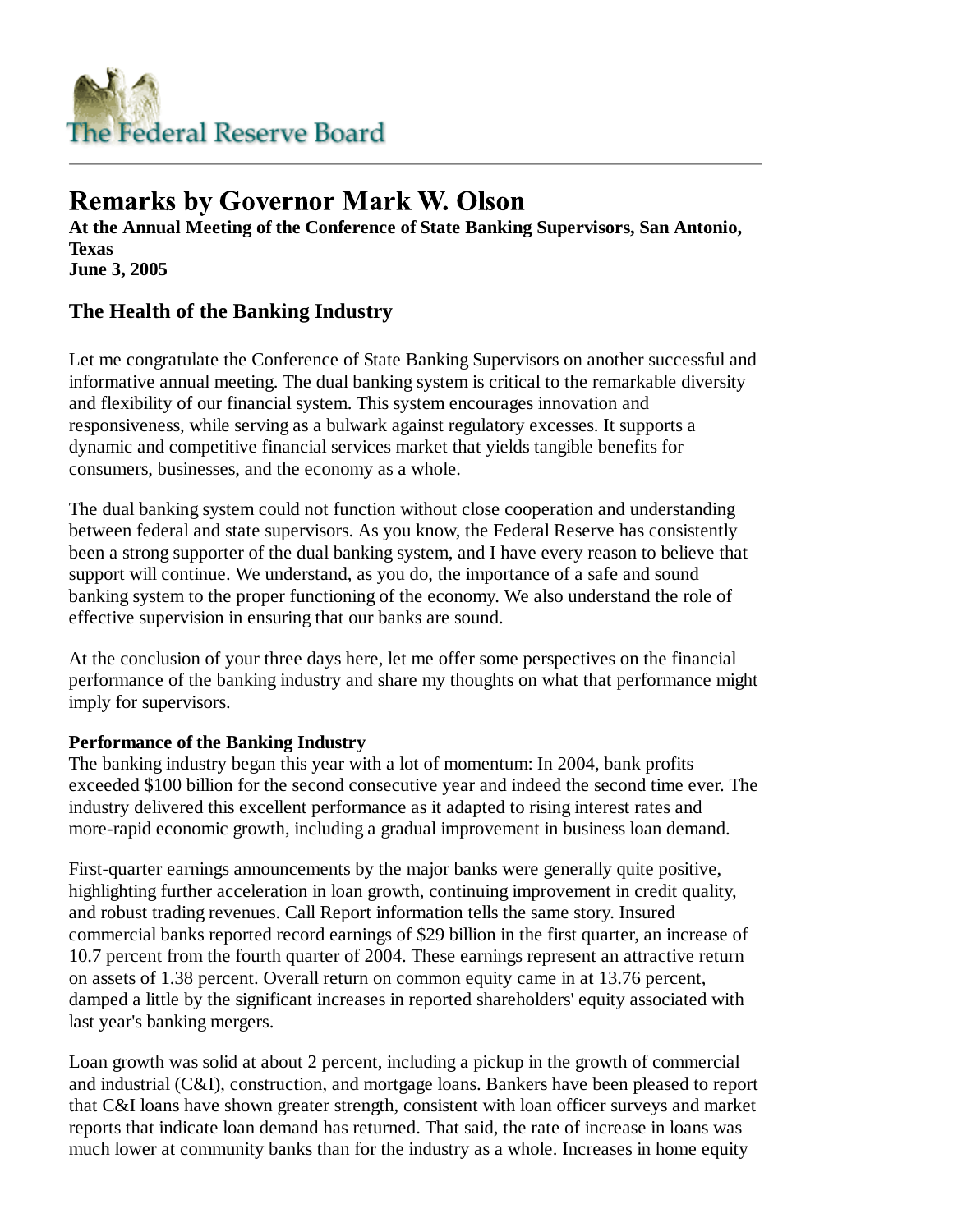lines of credit remained rapid at nearly 4 percent but were below the remarkable 10 percent increases seen in the second and third quarters of last year. We understand that much of the construction lending has been for residential construction, consistent with the very strong housing market.

Banks were not able to fully enjoy the benefits of growth in loans and securities, however, because banks' net interest margins narrowed further to 3.61 percent. Rising short-term interest rates, a flattening yield curve, competitive pressure on spreads, and rapid growth in assets funded with purchased money each played a role in the margin compression. The net result was that, despite solid asset growth, the industry's net interest income barely rose in the first quarter. This narrowing trend in margins bears watching, including the extent to which competitive pressures are playing a significant role.

Banks have been managing their core deposits carefully as one means to limit the narrowing of their margins. As market interest rates fell in 2000 and 2001, banks reduced the rates on their nonmaturity deposits more slowly than rates on comparable nondeposit instruments had declined. This strategy helped banks to retain their deposit customers and attract new balances; money market and savings accounts now fund 30.8 percent of bank assets. In addition, this approach allowed banks to reclaim some of the market share they had lost to nondeposit products. As short-term interest rates have risen, banks have repriced these deposits more slowly.

Steady improvement in already-strong asset quality has supported earnings growth by allowing for lower provisions. Many in the industry still expect provisioning to increase over the course of 2005, although that did not happen in the first quarter. At this point, it appears that such increases will primarily reflect growth in loan portfolios because asset quality has not yet shown signs of impending deterioration. For example, by the end of the first quarter, problem assets had fallen to 0.59 percent of loans, down considerably from 1.27 percent in September 2002, the peak level for this credit cycle. Improvement in economic conditions is a key reason for this sustained decline in problem assets, along with the liquidity and depth of secondary markets for troubled loans and, we believe, better risk management.

Fees in some market-sensitive businesses, especially trading, showed renewed strength in the first quarter. Service charges on deposits weakened as a result of fewer retail overdrafts and the indirect effects of increases in compensating balances--as higher market interest rates boosted internal earnings credit rates on such balances--that damped direct-fee revenue received from commercial depositors. Mortgage banking revenues from servicing activities have been robust, although those from originations are tailing off. Despite frequent reports from bankers that their compliance costs have increased significantly and that they have incurred some significant nonrecurring charges, expense control in the industry has been good.

At this point, the available indicators suggest that banks' earnings prospects remain favorable. Nevertheless, bankers would probably admit they would like to see a greater share of their earnings growth come from improved lending and margins rather than lower provisions.

Bank capital ratios remain very strong. Some 99 percent of banks in the United States are well capitalized, matching the highest proportion we have ever seen. Regulatory capital ratios are not affected by merger-related increases in nominal capital, of course, because intangible goodwill assets are deducted from regulatory capital.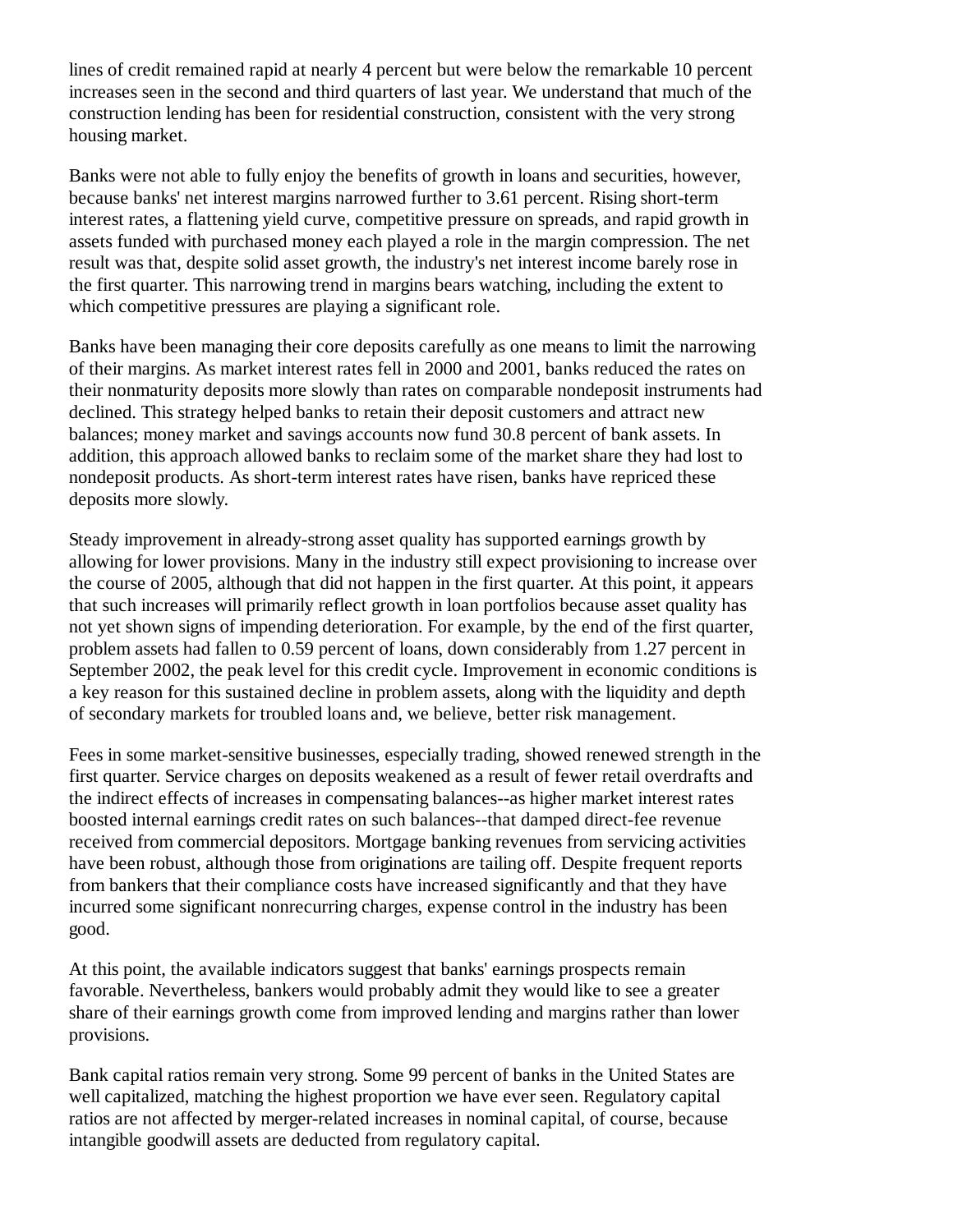#### **Community Banks**

The aggregate performance measures I have just described are quite significantly influenced by the largest banks. However, most commercial banks are community banks--banks with assets of less than \$1 billion. In 2004, community banks once again demonstrated their value to their shareholders and the marketplace, earning \$13.4 billion for a respectable return on assets (ROA) of 1.21 percent and a return on shareholders' equity of 11.72 percent.

Community banks also reported strong results in the first quarter of 2005. Profits of \$3.6 billion reflected mixed developments in key businesses, a significant and favorable seasonal influence, and many of the same factors that affected the industry as a whole. Compared with the prior year, community bank profitability improved somewhat with a ROA of 1.27 percent, up 5 basis points from the same quarter of 2004, and a return on equity (ROE) of 12.33 percent, an improvement of about 50 basis points. On this year-over-year basis, improved asset quality allowed for lower provisions, but margins were tighter. Only about 5 percent of community banks lost money for the year--and those institutions represented only about 2 percent of total community bank assets.

Community bank loans grew less than 1 percent in the first quarter compared with the fourth quarter of 2004, a rate that was about half the pace for the industry as a whole. Increases in C&I and one- to four-family mortgage loans were more subdued for community banks than they were for other banks. Commercial real estate loans continued to grow smartly, however, and I'll have a bit more to say about that in a minute.

Consolidation is continuing among community banks, and the data tell the story. There were 7,146 community banks at the end of March 2005, about 140 fewer (2 percent) than a year earlier and about 770 fewer (9.7 percent) than at year-end 2000.

Consolidation can also be seen at bank holding companies (BHCs), which own 97 percent of commercial banking assets. The number of BHCs has fallen slightly--about 4 percent--over the past decade, but this figure has increased a bit in three of the past four years. The number of multibank BHCs has decreased about one-third over the past decade, reflecting the tendency of banks to consolidate subsidiary charters in this era of nationwide banking.

Although bank consolidation largely reflects the search for efficiency and scope, it does not signal a threat to the banking charter or the community banking franchise. Consolidation and the growth of large banking organizations do not alter the fundamental competitive advantages that banks enjoy, namely, deposit insurance, reputation and public confidence, branch networks and other delivery systems, and technology.

The market for new bank charters makes this point clear. Some 124 new commercial bank charters were issued in 2004, and another 32 in the first quarter of 2005. Counting these charters, 718 charters have been issued since the beginning of 2000. Over that same period, for every three banks that disappeared through consolidation, another two new charters were granted. In total, the new charters represent about \$5.4 billion in new equity capital invested in community bank charters.

#### **Issues That Bear Watching**

As in the past, the continued vitality of the banking charter calls for strong and prudent management, something that can be a challenge in this dynamic environment. A key issue for management's attention at this time is the sustained rapid growth in commercial real estate lending--that is, construction loans as well as loans secured by nonfarm nonresidential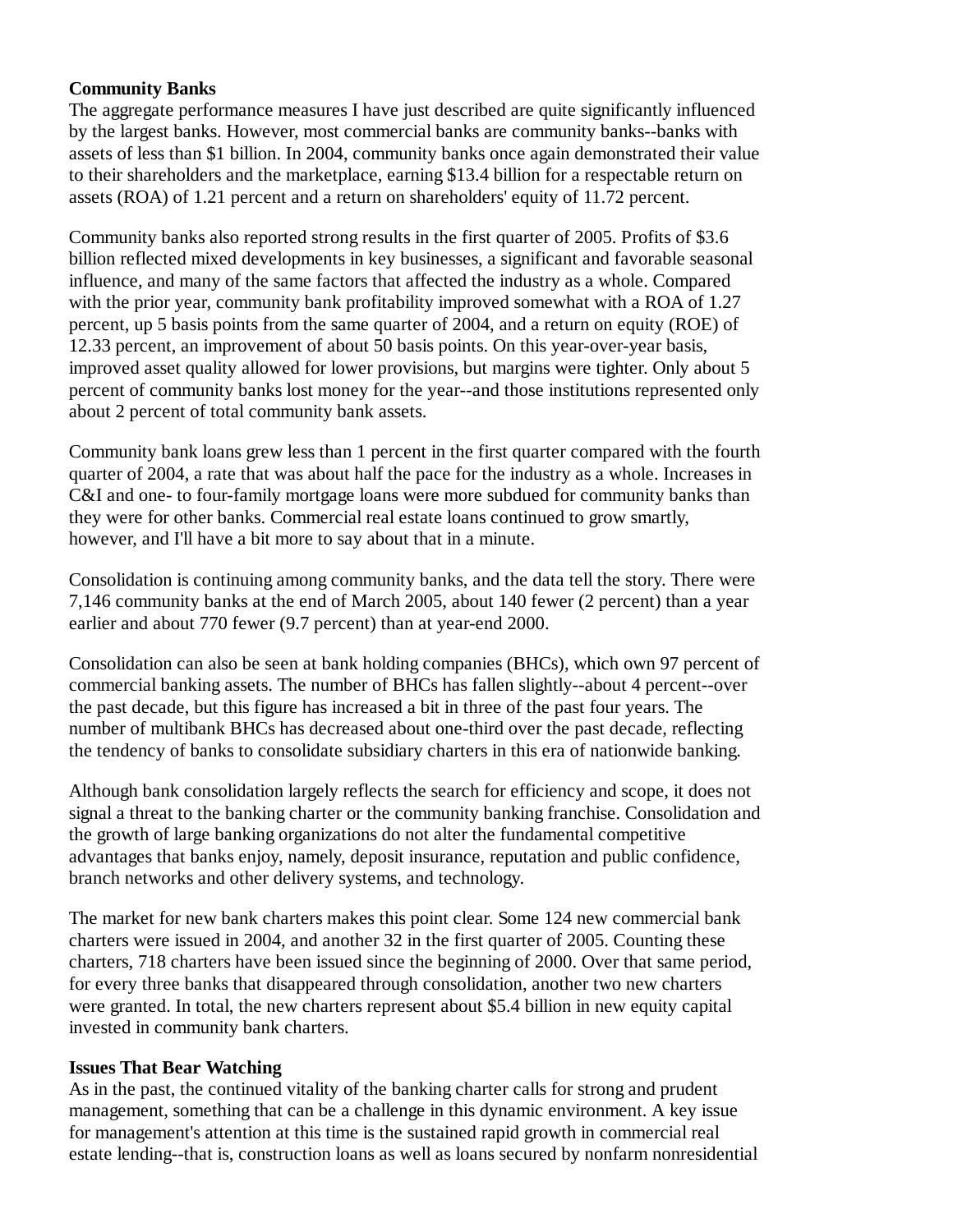and multifamily properties.

Let me take a moment to put that growth in perspective. At community banks, growth in commercial real estate lending (CRE)--nearly \$32 billion in 2004 alone--has accounted for at least two-thirds of total asset growth every year since 2001; CRE lending accounted essentially for all of the asset growth at these institutions in 2003 and 2004. By March of this year, CRE lending had reached 28 percent of aggregate community bank assets, a new record for community banks that exceeded the previous record set in the early 1990s.

The bulk of CRE lending is in the form of commercial mortgages, which themselves have risen by an average of 10 percent annually since 1998. However, construction lending has also been assuming a larger share of the pie. Among community banks, construction loans increased at a compounded growth rate of 17.4 percent annually over the same period. This is a remarkable pace of growth--and a growing concentration for community banks.

CRE lending is a traditional and natural part of the community banking franchise. Underwriting practices continue to be much better than they were in the troubled days of the 1980s. There is no indication at this time that the overall credit quality of CRE exposures at community banks has deteriorated, although there are signs that some underwriting standards have been under assault from competitive pressures.

Nonetheless, credit risk concentrations are a critical "franchise" risk for bankers, especially community bankers, and they can assume even greater importance when they involve high-growth lines of business. Successful identification and management of these concentrations requires adherence to good credit fundamentals. Strong capital ratios--ratios that are well in excess of regulatory minimums--have been a key factor in managing credit concentrations and a striking attribute of the most profitable community banks.

More generally, the competitive drive to win borrowers should not be allowed to overcome the disciplines of prudent lending practice. As economic conditions and business loan demand have improved, we have expected and seen some degree of easing in commercial lending standards. Competitive pressures and the natural desire to generate loan volume, however, can provide ample temptation to make lending decisions that bankers and their supervisors will live to regret.

In a similar vein, supervisors have been attentive to indications that home equity lending standards and risk-management practices may not have kept up with the very rapid growth in this form of lending. Last month, the federal banking agencies issued guidance to the industry that was aimed at reinforcing sound practices for lending and credit risk management. I encourage bankers to review that guidance and consider its recommendations carefully.

Let me conclude with a few thoughts on managing interest rate risk. In the low-rate period that ended last summer, bankers faced a natural temptation to extend maturities in search of more-attractive rates of return. From 2000 to early 2004, the share of community bank assets maturing beyond five years had grown steadily from 16.9 percent to 18.4 percent, respectively. Since then, the share of these assets has been pared back to 16.3 percent, as short-term interest rates have increased.

Bankers continue to rely significantly on the interest rate protection provided by their stable and reliable core deposit base. If recent deposit growth has been fueled by low interest rates and weakness in the equity markets, unexpected liquidity and interest rate pressures may